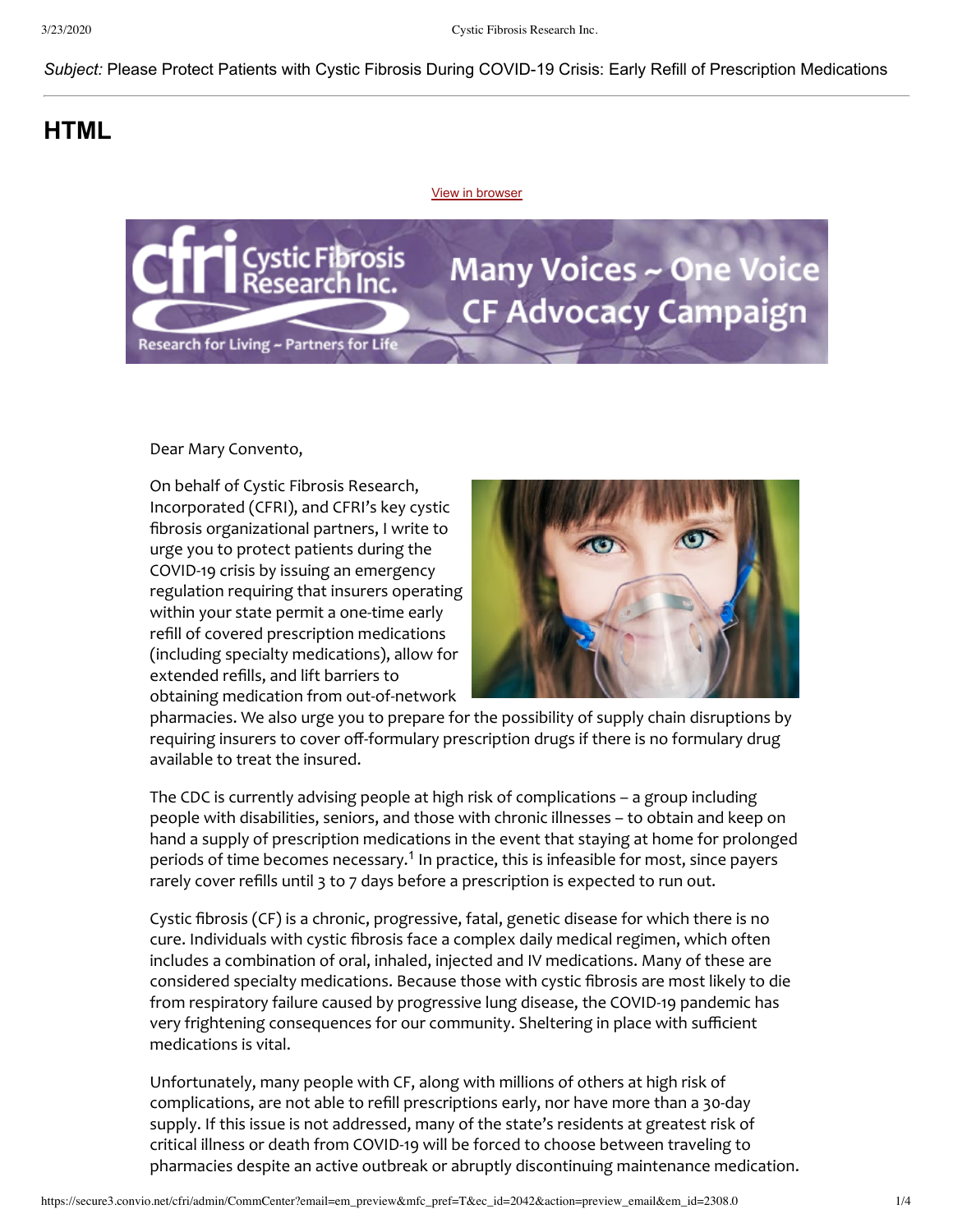In the event that drug shortages or shipment disruptions occur during an outbreak, some patients may be unable to obtain medication at all.

Recognizing the urgency of the situation, on March 5th the Washington State insurance commissioner issued an emergency order requiring insurers to cover a one-time early refill of prescription medications.<sup>2</sup> On March 10th, the Center for Medicare and Medicaid Services issued guidance to Medicare Part D plans reminding them of their ability to relax restrictions on early refills and lift barriers to obtaining prescriptions from out-of-network pharmacies. <sup>3</sup> New York State recently directed insurers to provide insurance coverage for off-formulary prescription drugs if there is not a formulary drug available to treat the insured. <sup>4</sup> All of these are measures we should incorporate into your state's response to COVID-19.

Medication disruption endangers people's lives, both in and of itself and because the resulting destabilization of chronic conditions may worsen outcomes of acute illnesses like COVID-19. It also increases the risk of acute health crises requiring hospitalization at a time when healthcare systems are already at serious risk of exceeding capacity.

Some insurers have already chosen to allow early refills on their own initiative.<sup>5</sup> We urge you to act to ensure all of the state's residents covered by public or private insurance can obtain a sufficient supply of prescription medication, including specialty drugs, to protect their health during this crisis.

As has been demonstrated elsewhere, once active community transmission begins, the crisis develops rapidly. We ask you to treat this as a public health emergency. To protect vulnerable residents of your state, we urge you to act with the utmost urgency to require insurers to cover early refills and remove barriers to filling them.

We thank you for your prompt attention to this matter. Should you have questions, please contact me, or any of the organizations' representatives listed below. Collectively, we serve cystic fibrosis patients and caregivers in every state. We are happy to serve as a resource to you at this challenging time.

Sincerely,

Siri Vaeth, MSW Executive Director Cystic Fibrosis Research, Inc. [svaeth@cfri.org](mailto:svaeth@cfri.org?) / 650-665-7565

## **Additional Signers**

Laura Bonnell Executive Director Bonnell Foundation -- Living with Cystic Fibrosis [thebonnellfoundation@gmail.com](mailto:thebonnellfoundation@gmail.com)

Emily Kramer-Golinkoff, MBE, and Liza Golinkoff, MSW Co-Founders Emily's Entourage [emily@emilysentourage.org](mailto:emily@emilysentourage.org) and [liz@emilysentourage.org](mailto:liz@emilysentourage.org)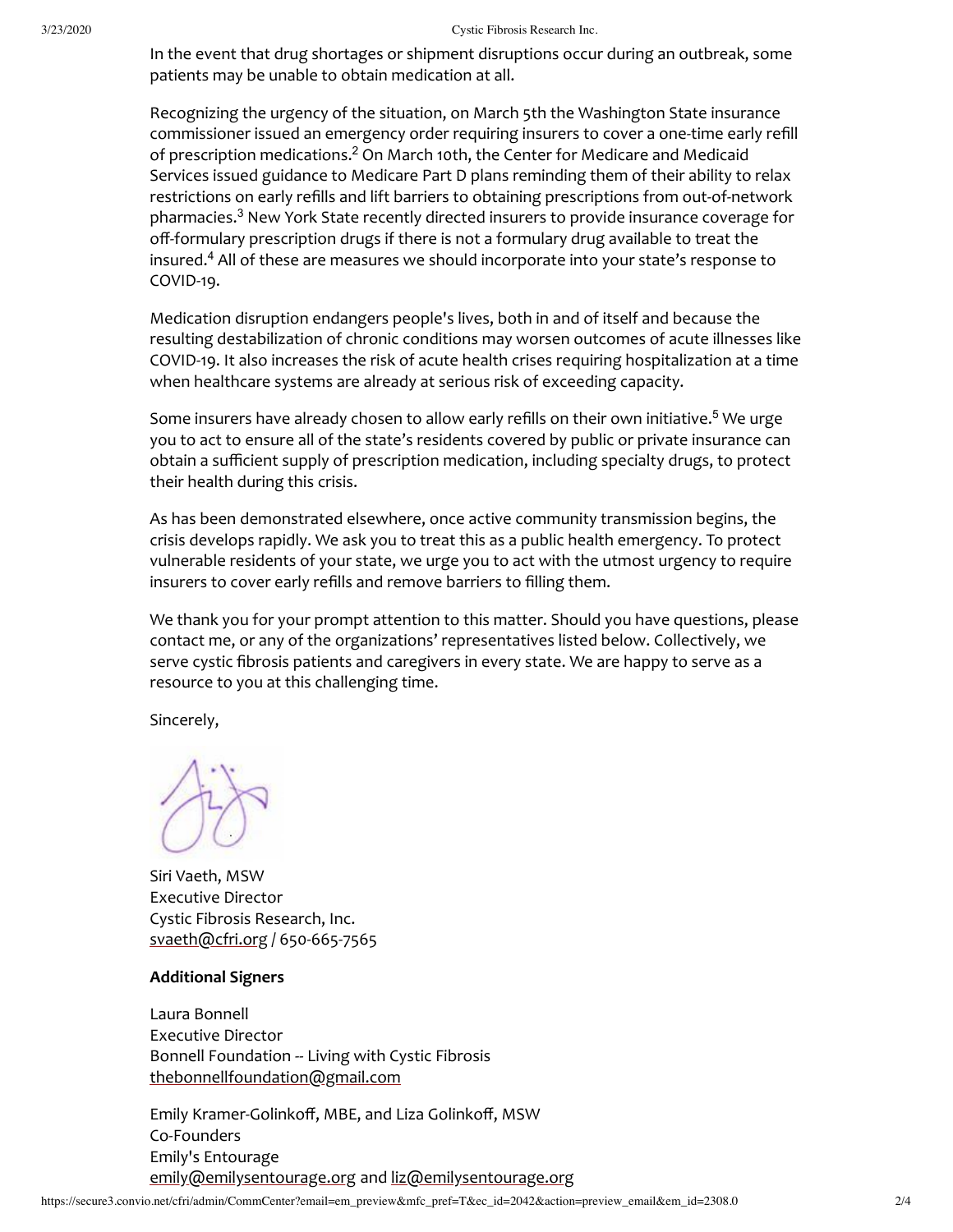Brian Callanan, M.Ed. Founder/Executive Director Cystic Fibrosis Lifestyle Foundation [brian@CFLF.org](mailto:brian@CFLF.org)

Emily Schaller Founder/CEO Rock CF Foundation [Emily@letsrockcf.org](mailto:Emily@letsrockcf.org)

Kat Porco, MS, CDCES Founder/CEO Attain Health Foundation [kat@attainhealth.org](mailto:kat@attainhealth.org)

Joseph Klausing, JD Executive Director Cure CF Foundation [joey@curecfinc.com](mailto:joey@curecfinc.com)

<sup>1</sup> Centers for Disease Control and Prevention. (2020, March 8). People at risk for serious illness from COVID-19. Retrieved from: [https://www.cdc.gov/coronavirus/2019-ncov/specific-groups/high-risk](https://www.cdc.gov/coronavirus/2019-ncov/specific-groups/high-risk-complications.html)complications.html.

<sup>2</sup>State of Washington, Office of Insurance Commissioner. (2020, March 5). Emergency Order No. 20-01. Retrieved from [https://www.insurance.wa.gov/sites/default/files/documents/emergency-order](https://www.insurance.wa.gov/sites/default/files/documents/emergency-order-number-20-01.pdf)number-20-01.pdf.

 $^3$  Centers for Medicare & Medicaid Services. (2020, March 10). Information Related to Coronavirus Disease 2019 - COVID-19. Retrieved from [https://www.cms.gov/files/document/hpms-memo-covid-information](https://www.cms.gov/files/document/hpms-memo-covid-information-plans.pdf)plans.pdf.

<sup>4</sup> Office of Governor Andrew M. Cuomo. (2020, March 2). Governor Cuomo announces new directive requiring New York insurers waive cost-sharing for coronavirus testing. Retrieved from [https://www.governor.ny.gov/news/governor-cuomo-announces-new-directive-requiring](https://www.governor.ny.gov/news/governor-cuomo-announces-new-directive-requiring-new-york-insurers-waive-cost-sharing)new-york-insurers-waive-cost-sharing.

5 Neighmond, P. (2020, March 9). How to boost your emergency supply of prescription medicines. National Public Radio. Retrieved from https://www.npr.org/sections/health[shots/2020/03/09/813704598/how-to-boost-your-emergency-supply-of-prescription](https://www.npr.org/sections/health-shots/2020/03/09/813704598/how-to-boost-your-emergency-supply-of-prescription-medicines)medicines.

> **Cystic Fibrosis Research, Inc. (CFRI)** 1731 Embarcadero Road Suite 210, Palo Alto, CA 94303 tel 650.665.7576 | toll free 1.855.237.4669 | [cfri@cfri.org](mailto:cfri@cfri.org) | [www.cfri.org](http://www.cfri.org/)



[Tell-a-Friend](http://cfri.convio.net/site/TellAFriend) | [Update Contact Information](http://cfri.convio.net/site/ConsProfileUser?dispMode=edit)